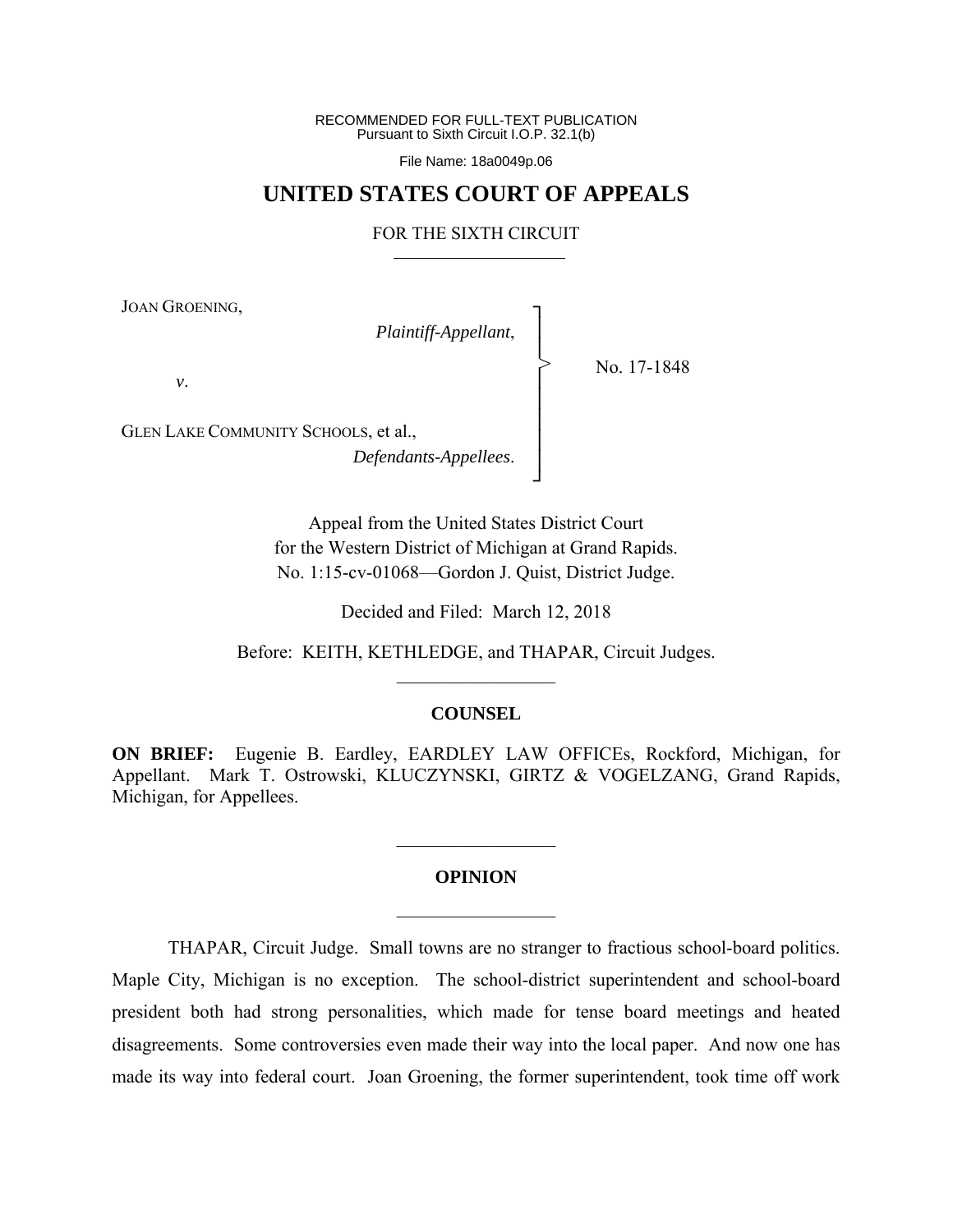for medical reasons. Not long after, and in the midst of a squabble with the board, she resigned. She now claims that the board violated the Family and Medical Leave Act.

I.

 Joan Groening was the superintendent of Glen Lake Community Schools. A few years ago, she decided to undergo a long-needed hip replacement surgery that required six weeks of medical leave. Eventually, she returned to work part-time. But just as Groening was getting back into the swing of things, her elderly mother fell ill. So Groening took intermittent leave to care for her throughout the rest of that year.

All of Groening's time off began to wear on the school board's nerves. After Groening missed yet another meeting, one board member told Groening that she was "disappointed" that they were holding "another critical meeting" without her—and that the district had "been spending too much time" working around Groening's schedule. R. 64-15, Pg. ID 708. And soon after, the board president told one of his colleagues that Groening's time away would be "subject to accountability on her annual evaluation." *Id*. at Pg. ID 724.

A few days later, the board asked Groening for a breakdown of the leave she had taken that school year. So Groening created a spreadsheet summarizing her time off and sent it to the board. Between her leave, vacation, and business trips, Groening had already been away for twelve weeks. Concerned about Groening's frequent absences, the board told her that it was hesitant to approve her travel plans for an upcoming conference. For Groening, it seems, that was a bridge too far. She sent in her notice of retirement and accused the board of retaliating against her for taking leave. She informed the board that she would be parting ways with the district at the end of the following school year.

Shortly after Groening's announcement, the board voted to audit the district's business office. The board directed the auditors to review, among other things, whether the district had a proper method for tracking administrators' time off. Its reasons were twofold. First, the board suspected that the district had not been maintaining proper records because Groening had responded to its leave-records request with a spreadsheet of her own making. And second, Groening's contract provided for ninety days of paid leave per year and a payout for any unused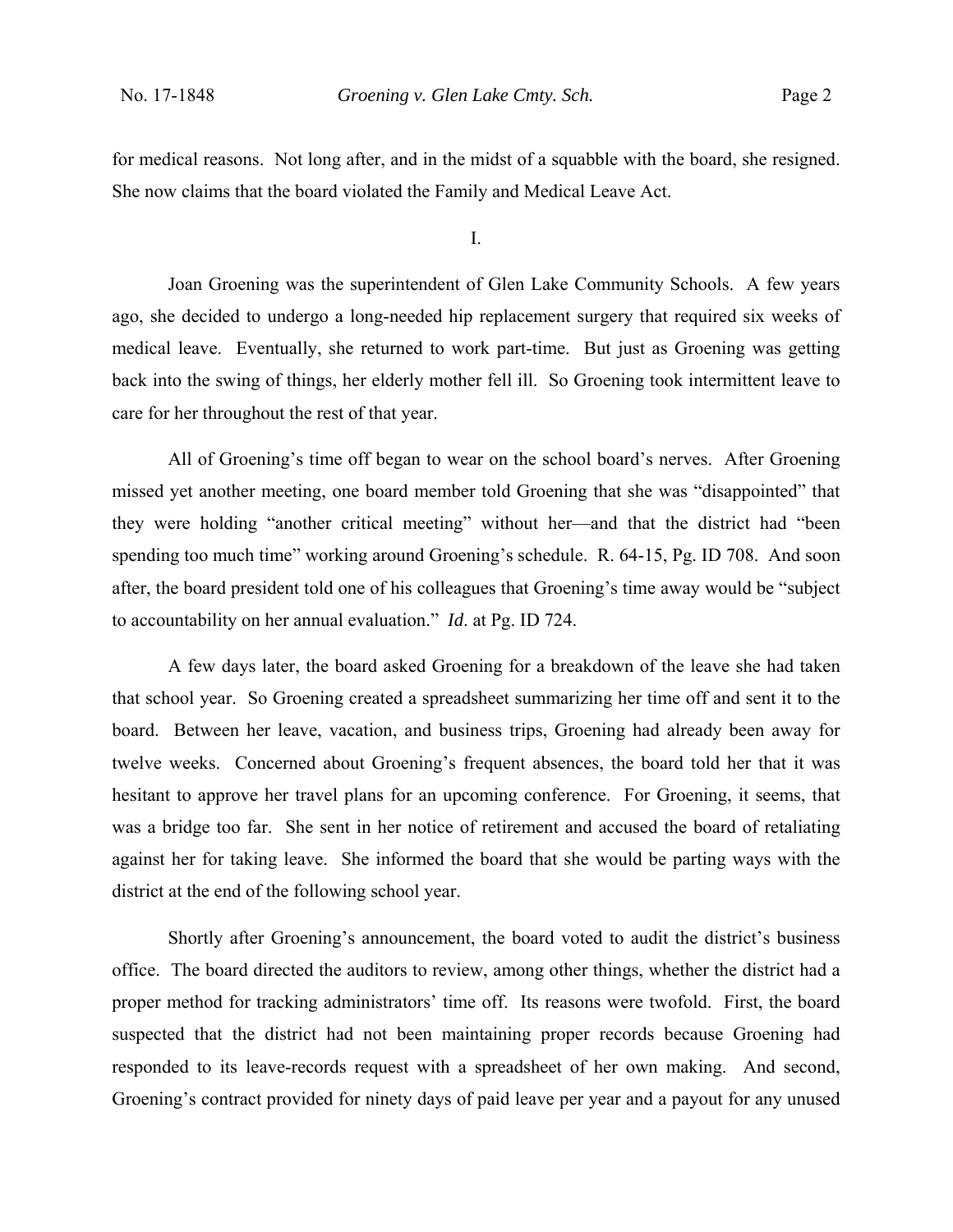days when she retired. Thus, the board needed to clear up any discrepancies before the end of the following school year.

But Groening did not wait until the end of the following school year as she had planned. Instead, she resigned the day before the auditors sent their report to the board. In her resignation, she stated that she had no choice but to step aside because of the board's continued intent to retaliate against her for her lawful use of leave. "Enough is enough," she said. R. 59-2, Pg. ID 243. Groening filed this suit not long after, claiming that the board violated the Family and Medical Leave Act.

## II.

The Family and Medical Leave Act entitles eligible employees up to twelve weeks of unpaid, job-protected leave per year. 29 U.S.C.  $\S$  2612(a)(1). Employees can use this leave to recover from a serious health condition or to care for an immediate family member with a serious health condition. *Id.* The Act prohibits employers from retaliating against employees who take such leave, or otherwise interfering with their right to do so. *Id.* § 2615(a); *Hoge v. Honda of Am. Mfg., Inc.*, 384 F.3d 238, 244 (6th Cir. 2004). Groening claims the board did both. The district court disagreed and granted the board's motion for summary judgment. Groening now appeals.

This court reviews the district court's grant of summary judgment de novo. *Seeger v. Cincinnati Bell Tel. Co.*, 681 F.3d 274, 281 (6th Cir. 2012). We take the evidence in the light most favorable to the non-moving party—here, Groening—and ask whether there are any genuine issues of material fact that require submission to a jury. *Anderson v. Liberty Lobby, Inc.*, 477 U.S. 242, 248–50 (1986); *Daugherty v. Sajar Plastics, Inc.*, 544 F.3d 696, 702 (6th Cir. 2008); *see* Fed. R. Civ. P. 56(a). Because there are none, we affirm.

### III.

Groening first claims that the board retaliated against her because she went on leave. *See*  29 U.S.C.  $\S$  2615(a)(2); 29 C.F.R.  $\S$  825.220(c). She offers circumstantial evidence to support this claim, so we apply the *McDonnell Douglas* burden-shifting framework. *Seeger*, 681 F.3d at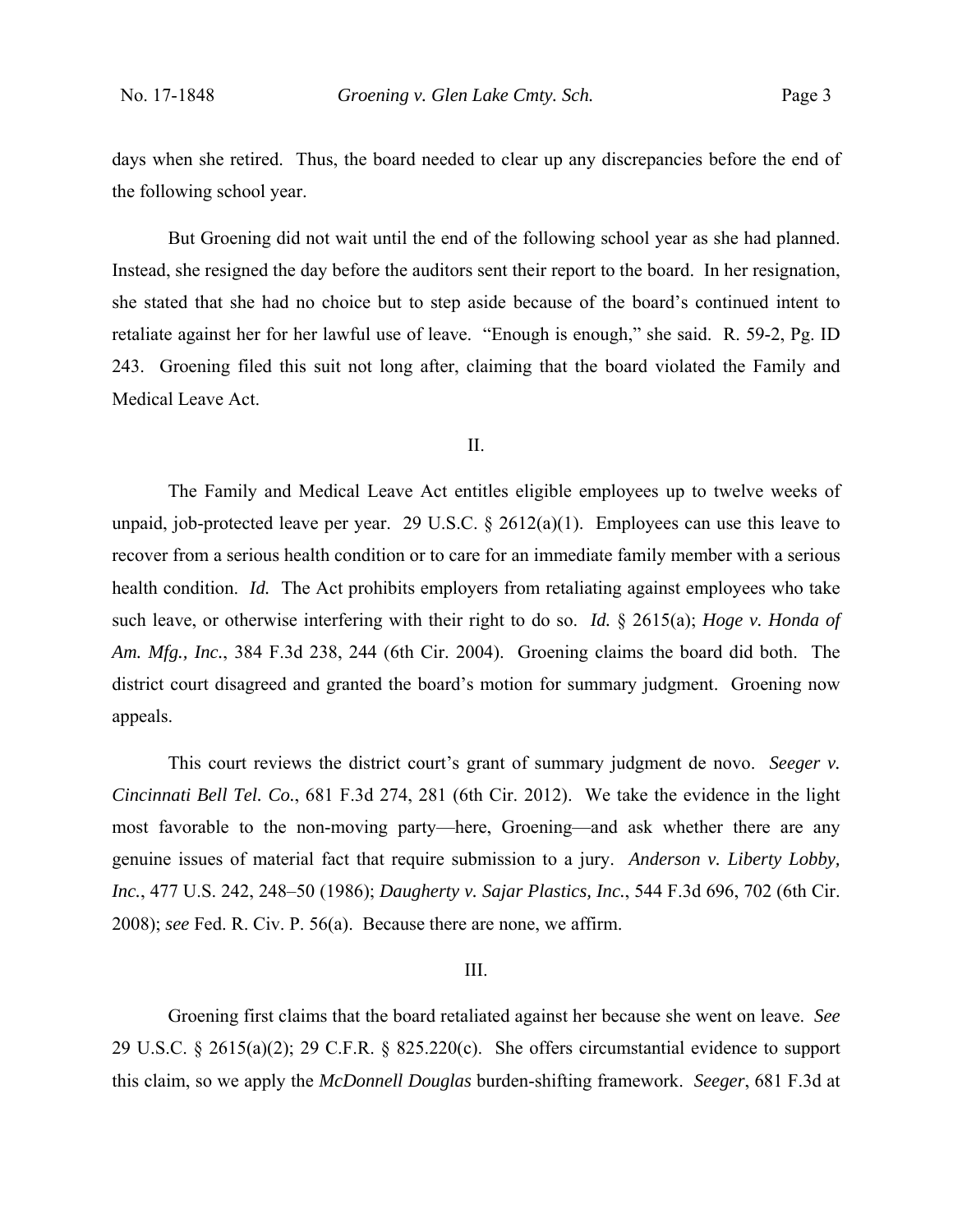283 (citing *McDonnell Douglas Corp. v. Green*, 411 U.S. 792 (1973)). To establish her prima facie case, Groening must show that the board knew she was engaged in FMLA-protected activity and subjected her to an adverse employment action because of it. *Id.* The district court granted summary judgment after finding that Groening could not show she suffered an adverse employment action. We begin our analysis there.

Groening concedes that the board did not fire, demote, or discipline her for taking leave. Instead, she says she was constructively discharged. This is a tough row to hoe: Constructive discharge is hard to prove. The employee must show that her working conditions were objectively intolerable and that her employer deliberately created those conditions in hopes that they would force her to quit. *Logan v. Denny's, Inc.*, 259 F.3d 558, 568–69 (6th Cir. 2001). The doctrine does not protect employees who leave their job "in apprehension that conditions may deteriorate later." *Agnew v. BASF Corp.*, 286 F.3d 307, 310 (6th Cir. 2002). Instead, employees are expected to stay on the job if they can pursue other forms of relief. *See McKelvey v. Sec'y of U.S. Army*, 450 F. App'x 532, 535 (6th Cir. 2011).

To show that her working conditions were objectively intolerable, Groening paints the following picture. She says the board subjected her to months of hostility because it believed her leave was holding up the school district's business. One board member told Groening that she was concerned about how much time the district spent working around Groening's schedule. The board president indicated to a colleague that he planned to hold Groening accountable for taking leave in her next performance evaluation. And eventually, fed up with Groening and looking for a reason to get rid of her, the board spearheaded an audit that was designed to find evidence of wrongdoing. The board members then continued to complain that Groening was not doing her job and was "wasting [their] time." R. 64-15, Pg. ID 720. As such, Groening says, she had no choice but to resign.

 These conditions, even viewed in the light most favorable to Groening, fall far short of showing constructive discharge. First, Groening did not learn of the board president's comment or the complaints about her performance until after she resigned. These conversations occurred in private emails that Groening did not see until discovery. Since Groening was unaware of them during her employment, they can hardly be said to have created intolerable working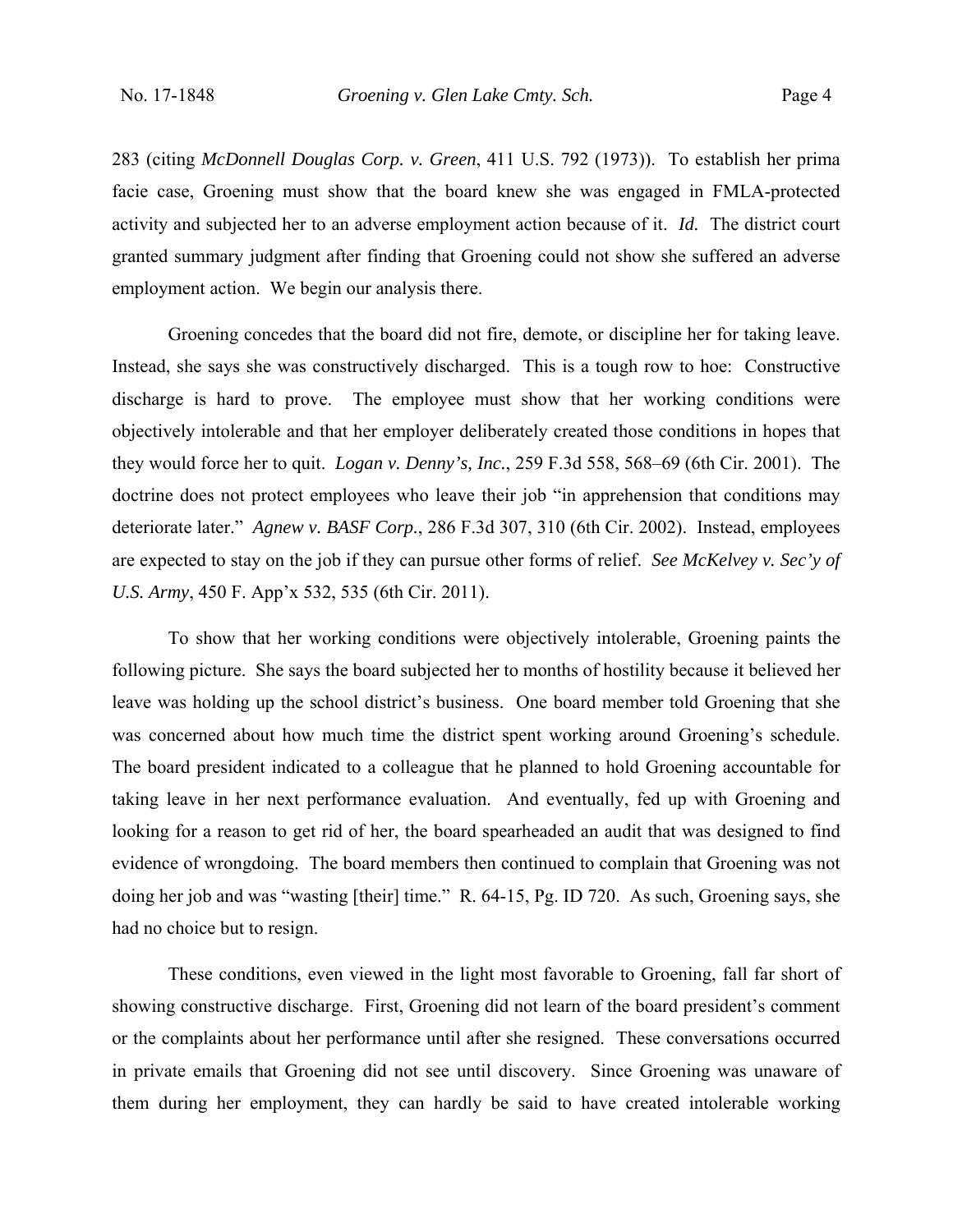conditions. *See Laster v. City of Kalamazoo*, 746 F.3d 714, 728–29 (6th Cir. 2014) (declining to find constructive discharge based on information the employer had not "actually communicated" to the plaintiff).

Second, this circuit has repeatedly held that an employer's criticism of an employee does not amount to constructive discharge—especially when the employer's criticism is limited to a few isolated incidents, as it was here. *See, e.g.*, *Savage v. Gee*, 665 F.3d 732, 739 (6th Cir. 2012); *Smith v. Henderson*, 376 F.3d 529, 534 (6th Cir. 2004) (calling an employee "incompetent" and a "whiner" in front of other employees is normally insufficient to establish constructive discharge); *see also Cleveland v. S. Disposal Waste Connections*, 491 F. App'x 698, 708 (6th Cir. 2012) (disparaging comments isolated to only a few incidents and by a few individuals do not alter working conditions). And the fact that the board's criticism was directed at Groening's use of FMLA leave does not somehow flip a switch, suddenly making her working conditions intolerable. *See Weigold v. ABC Appliance Co.*, 105 F. App'x 702, 708–09 (6th Cir. 2004).

 Finally, employers are permitted to investigate their employees for wrongdoing, including wrongdoing related to protected leave. *See Dendinger v. Ohio*, 207 F. App'x 521, 527 (6th Cir. 2006) ("We have repeatedly held . . . that neither an internal investigation into suspected wrongdoing by an employee nor that employee's placement on paid administrative leave pending the outcome of such an investigation constitutes an adverse employment action."); *see also Murphy v. Ohio State Univ.*, 549 F. App'x 315, 320–21 (6th Cir. 2013) (noting that it is not an adverse employment action to investigate an employee's use of FMLA leave). Though there is an inherent tension between an investigating employer and an investigated employee, that tension does not rise to the level of intolerableness necessary to show constructive discharge. *See Levenstein v. Salafsky*, 414 F.3d 767, 775 (7th Cir. 2005).

 Accordingly, Groening has failed to raise a genuine issue of material fact as to whether her working conditions were objectively intolerable. Since she cannot show that she was constructively discharged, the board is entitled to summary judgment on her retaliation claim.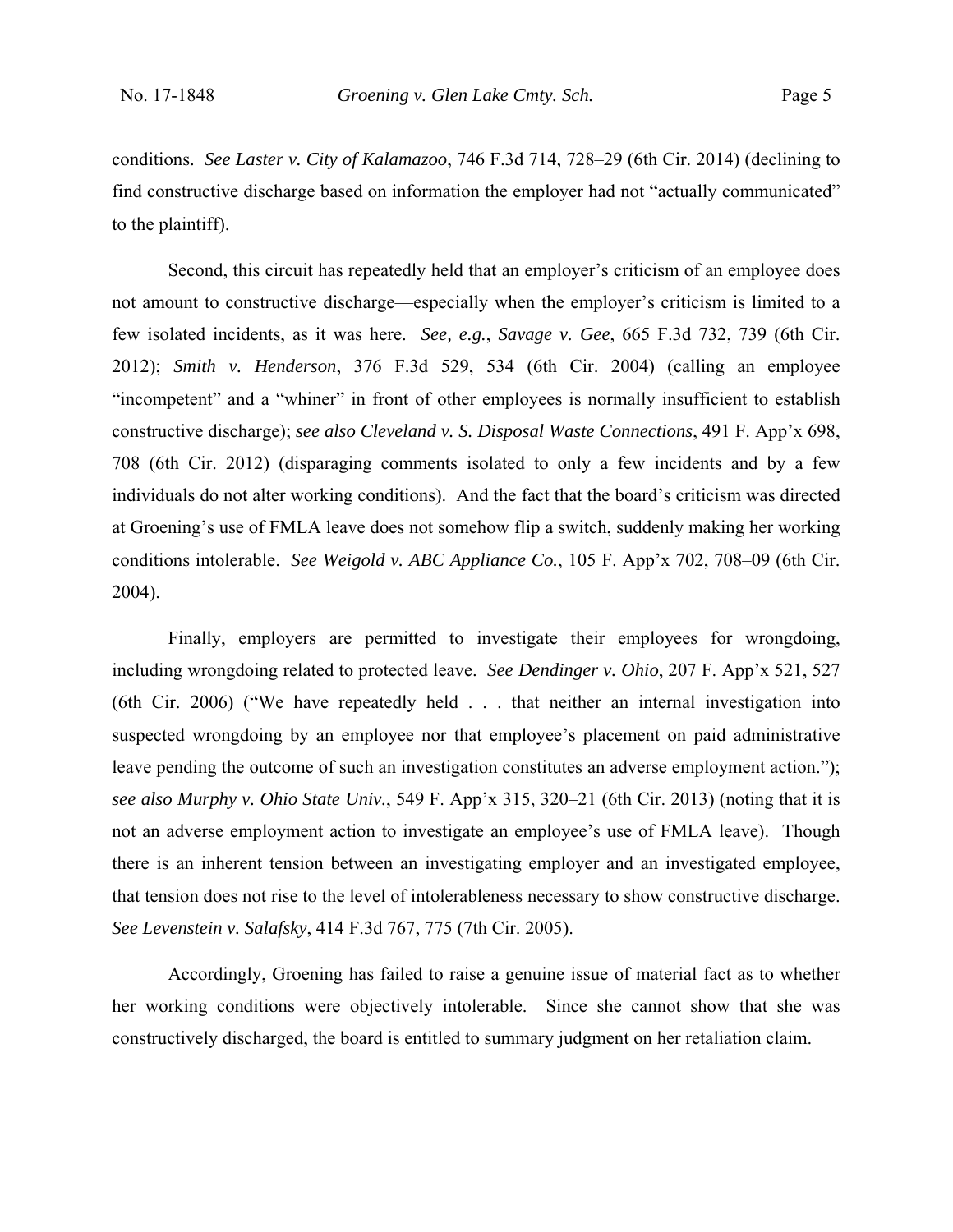#### IV.

 Groening also argues that the board interfered with her right to take leave. *See* 29 U.S.C.  $\S 2615(a)(1)$ . To survive summary judgment on this claim, Groening must show that (1) she was an eligible employee, (2) the board was a covered employer, (3) she was entitled to take leave, (4) she gave the board notice of her intent to take leave, and (5) the board denied her FMLA benefits or interfered with her FMLA rights. *Hoge*, 384 F.3d at 244. The district court held that Groening failed to establish a genuine issue of material fact as to the last element. We agree.

Groening offers two distinct theories of interference. First, she claims that the board interfered with her leave when it conducted an audit and planned to give her a negative performance evaluation. If this sounds familiar, it is because Groening pointed to these same facts in support of the retaliation claim we rejected above. Unable to show that they amounted to constructive discharge, Groening claims that they at least amount to unlawful interference with her FMLA rights, relying on this court's decision in *Wysong v. Dow Chem. Co.*, 503 F.3d 441 (6th Cir. 2007).

To understand this claim, a closer look at *Wysong* is in order. In *Wysong*, we held that an employee could recover for retaliatory discharge under the FMLA's interference theory—not just under the retaliation theory. *Id.* at 446–47. The reason? When an employer takes an employment action based on an employee's FMLA leave, the employer effectively "denie[s] the employee a benefit to which [she] is entitled." *Id*. at 447; *see also* 29 C.F.R. § 825.220(c) (prohibiting employers from "us[ing] the taking of FMLA leave as a negative factor in employment actions, such as hiring, promotions or disciplinary actions"). This denial of benefits amounts to interference under the FMLA. *Wysong*, 503 F.3d at 447. So an aggrieved employee can show interference by demonstrating that her employer "somehow used [FMLA] leave against her and in an unlawful manner." *Id.* (quoting *Bradley v. Mary Rutan Hosp. Assoc.*, 322 F. Supp. 2d 926, 940 (S.D. Ohio 2004)). And in *Wysong*, the employee made this showing by pointing to her retaliatory discharge.

Groening argues that just like the retaliatory discharge in *Wysong*, the board's audit and planned performance evaluation were based on the fact that she took leave, and thus constitute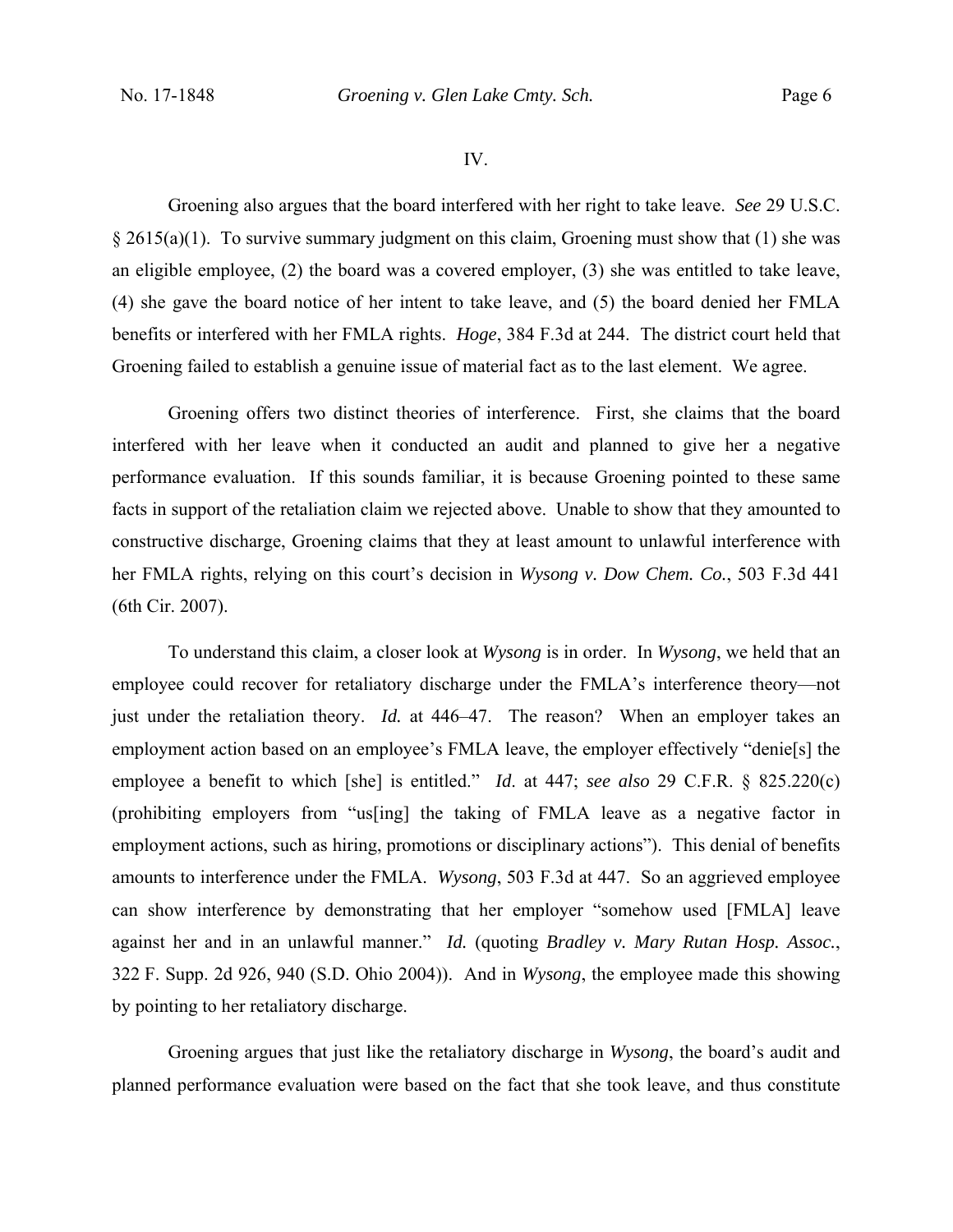the denial of a benefit. But this argument extends *Wysong* too far. No doubt *Wysong* opened the door to interference-by-retaliation claims. *Wysong* did not, however, alter this circuit's wellestablished rule that employees can only recover for an employer's retaliatory actions under the FMLA if they show an adverse employment action. *See, e.g.*, *Daugherty*, 544 F.3d at 707; *Bryant v. Dollar Gen. Corp.*, 538 F.3d 394, 400–02 (6th Cir. 2008); *Spurlock v. Peterbilt Motors Co. Inc.*, 58 F. App'x 630, 631 (6th Cir. 2003) (per curiam). Indeed, *Wysong* and all of the cases it relied upon involved retaliatory discharge. *Wysong* did not create a category of "retaliationlite" claims. So regardless of whether Groening labels her claim "retaliation" or "interference," Groening must point to an adverse employment action to succeed.

This she cannot do. The board's decision to conduct an audit was not an adverse employment action. *See Murphy*, 549 F. App'x at 320–21; *Hall v. Ohio Bell Tel. Co.*, 529 F. App'x 434, 440–41 (6th Cir. 2013) (explaining that "[n]othing in the FMLA prevents employers from ensuring that employees who are on leave from work do not abuse their leave" (citation omitted)). Nor was the board's planned performance evaluation, given that Groening resigned before it took place. Moreover, as explained above, these actions together did not lead to a constructive discharge. *See Wysong*, 503 F.3d at 448 (describing how employer's actions "set in motion an unbroken chain of events" that culminated in retaliatory discharge). Groening thus cannot show interference-by-retaliation.

Groening's next interference argument fares no better. She claims that the board interfered with her FMLA rights by requiring her to work while she was recovering from surgery. The record, however, says otherwise. The board hired an interim superintendent to fill in for Groening and did not require her to attend any board meetings during her recovery. Understandably, Groening wanted to stay involved in the district's business while she was away. To that end, she attended a board meeting and occasionally contacted the board and interim superintendent about work-related matters. That was her prerogative, and she cannot now claim that the board interfered with her rights by responding to discussions *she* initiated.

Groening points to just one instance where the board actually initiated contact with her: its request for a breakdown of her time off. And this de minimis request does not rise to the level of actionable interference. *See Tilley v. Kalamazoo Cty. Rd. Comm'n*, 654 F. App'x 675, 680